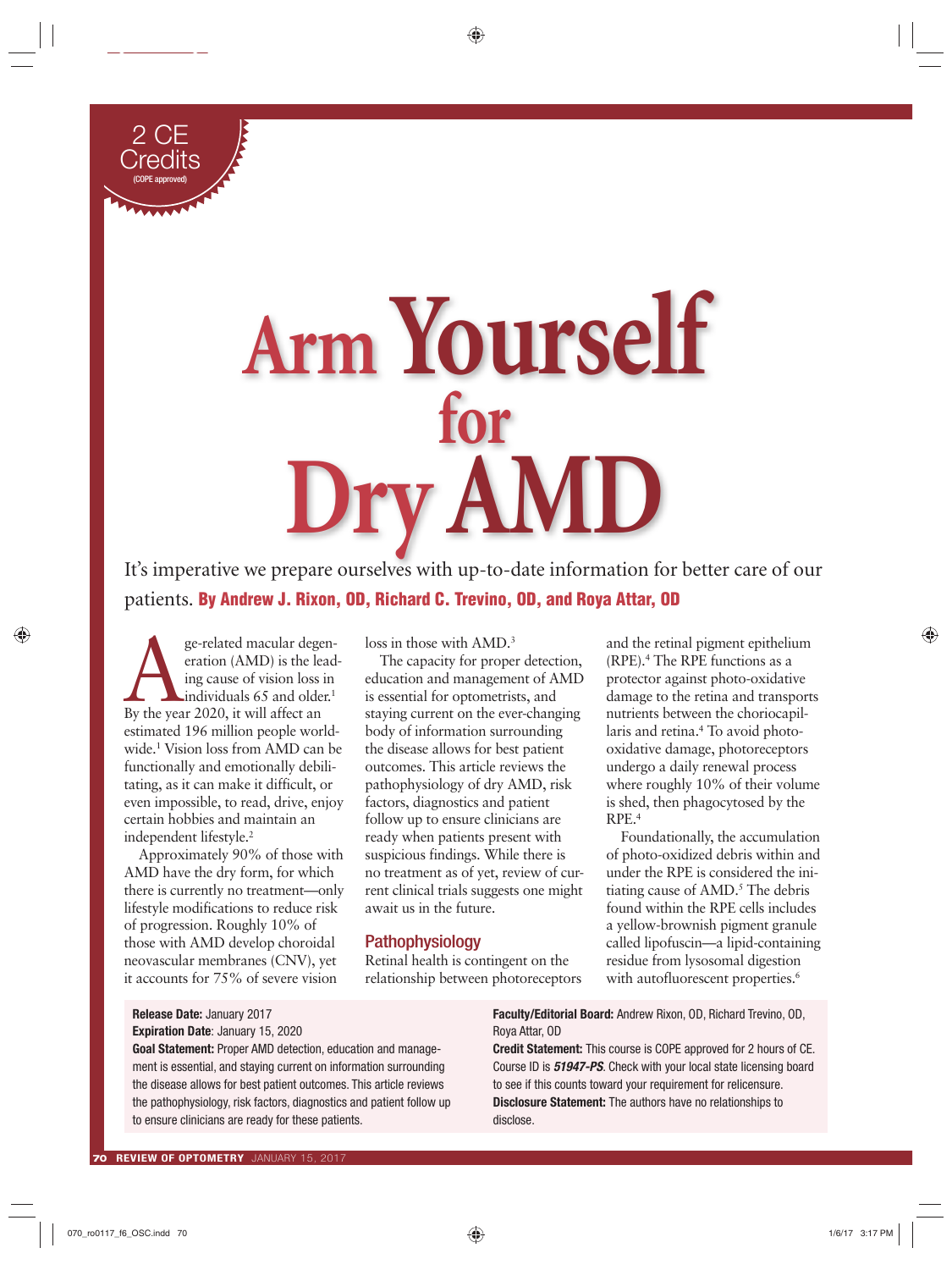

Drusen, composed of acellular, polymorphous material, is considered the hallmark of early AMD.7 Hard drusen involve focal thickening of the RPE basement membrane and may become calcified, lipidized, cholesterolized or, rarely, vacscularized.8 Soft drusen are substantially larger than hard drusen and represent a limited separation of the RPE basement membrane from its attachment to Bruch's membrane.8

Drusen size and RPE abnormalities are impor-

tant risk factors for progression of AMD (*Figure 1*).9 RPE cells, in response to many negative stimuli, go through morphological changes such as hypertrophy, atrophy and intraretinal migration.7

*Small drusen* (<63µm) are consistent with the normal aging process and have no relevant increased risk of late AMD developing.10 In fact, small drusen  $\langle$  <31.5µm $\rangle$  are common in persons younger than 50, with reported incidence as high as 95.5%.3,11,12

*Medium drusen* (63µm to 125µm) have not been studied extensively, but a recent study found that patients with large total macular areas involving medium drusen, and closer proximity of these to the fovea, were more likely to progress to early AMD.<sup>13</sup> Medium drusen confers an increased risk of progression to late AMD, although this risk is not great.10,13 However, the presence of both medium drusen and RPE abnormalities (within two disc diameters of the fovea) increases the risk of progression to late AMD by between four and ten-fold compared with the presence of medium drusen alone. $10,13$ 



**Fig. 1. Fundus photography with corresponding OCT images of small, intermediate and large drusen.**

*Large drusen* (>125µm) are associated with a much higher risk for developing advanced AMD, with an estimated five-year rate of developing late AMD of 13% when found bilaterally without other abnormalities.10,9 That five-year risk of progression increases to 47.3% when there is the bilateral presence of both large soft drusen and pigmentary abnormalities (*Figure 2*).10

The width of a major branch retinal vein as it crosses the optic disc margin is approximately 125µm and is a good reference to estimate the size of retinal drusen.<sup>10</sup>

The natural history of drusen is dynamic, and multiple studies confirm that both resorption of drusen and the formation of new drusen can occur simultaneously in the same macula.<sup>9,14</sup> Recent preliminary SD-OCT studies show a tendency for drusen to increase in volume and area over time, although regression can also occur (*Figures 3a and 3b*).9,15 In the observation group of one study, the proportion of eyes showing a reduction of  $\geq 50\%$  in the area of drusen within 3,000µm of the foveal center increased over time from 1.2% at six months to 31.2%

at five years.16 Although regression of drusen volume may seem to be a positive outcome, this usually progresses to outer retinal atrophy and loss of underlying choroidal thickness.17 Investigators found that larger drusen volume is more likely to spontaneously regress, followed by possible progression to geographic atrophy (GA) or CNV.9 Additional studies show that

increased drusen volume with spontaneous regression is a negative prognostic indicator for advancement of the disease.18,19

*Reticular pseudodrusen (RPD)* has recently been recognized as another expression of AMD. RPD are associated with changes internal to the RPE and are predominantly located outside the fovea. RPD is highly correlated with GA, a known risk factor for advanced AMD.20 Approximately 30% to 50% of patients with RPD progress to late AMD.21 In the Beaver Dam eye study, patients with RPD had a six-fold higher rate of progression to late AMD than patients with indistinct soft drusen alone.22

*Geographic atrophy* occurs when the RPE, overlying photoreceptors and underlying choriocapillaris break down in a sharply demarcated area, revealing underlying choroidal vessels.22-25 Research estimates it accounts for 35% to 40% of latestage AMD cases.<sup>26</sup> GA develops frequently in macular areas previously occupied by drusen.<sup>24</sup> Once GA develops, the atrophic area typically enlarges slowly and in a non-central location, ultimately involving the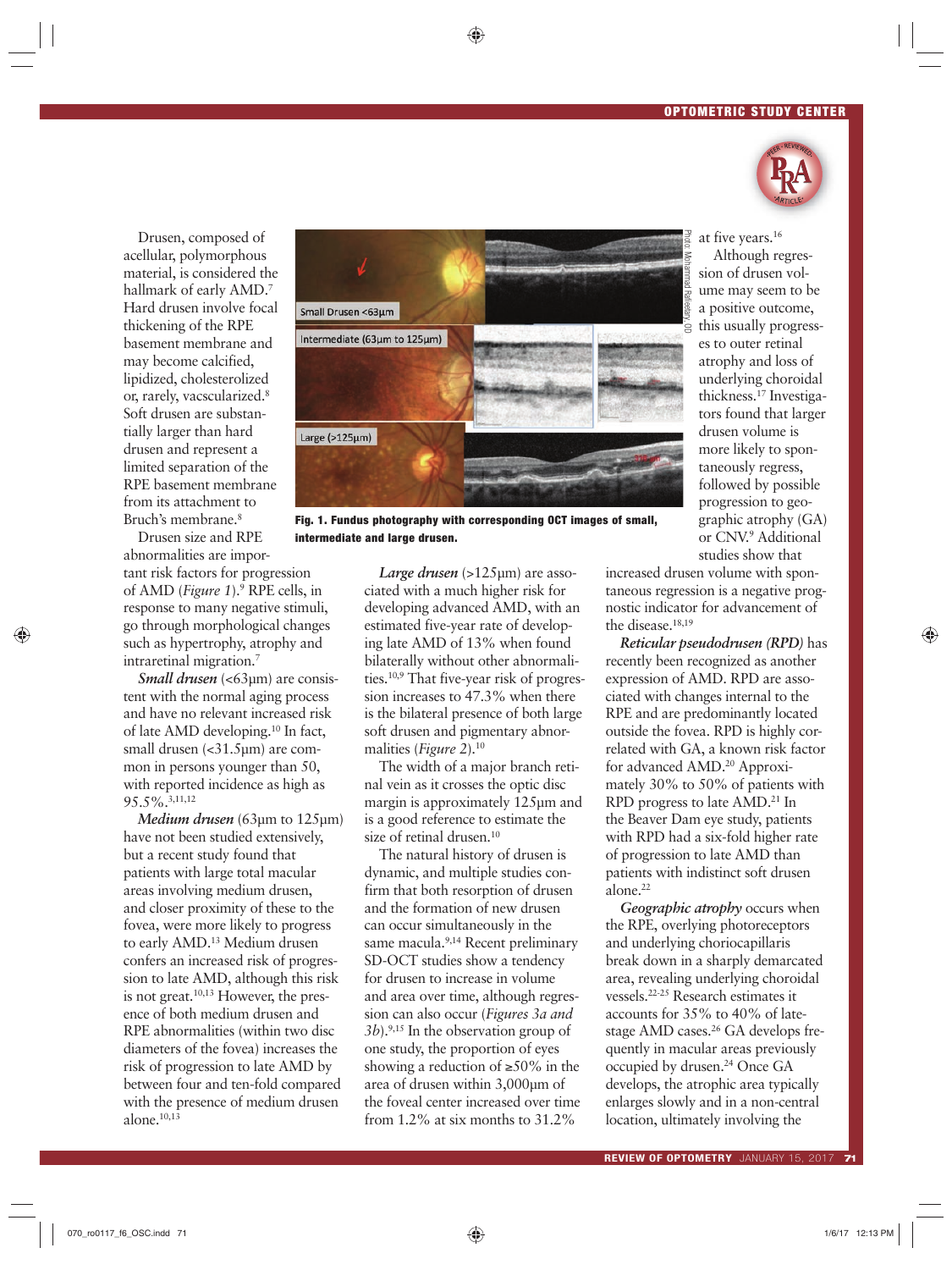

**Fig. 2. Both large drusen and pigmentary abnormalities in a patient with a high risk for conversion to advanced AMD.**

central macula and resulting in vision loss.23,27,28

## AMD Risk Factors

Some risk factors for AMD are modifiable, while others are not:

## **Non-modifiable Risk Factors**

*Age.* The most important risk factor for AMD is age itself. The prevalence of AMD among 60-yearolds is  $0.9\%$ .<sup>26,29</sup> At age 70 it rises to 2.8%, and among those older than 80 the prevalence jumps to over 10%.26,29 Although the reason for this strong association is not clearly

Photos: Mohammad Rafieetary, OD hotos: Mohammad Rafieetary, OD



**Fig. 3a. Radial OCT slice showing spontaneous regression of large drusen.** 



**Fig. 3b. Radial slice in same patient, in same time frame, showing increased size and formation of large drusen.**

understood, both local retinal and broader systemic age-related changes are believed to play a role.

*Ethnicity.* Research suggests the prevalence of AMD varies widely among racial and ethnic groups. In North America, studies estimate AMD is twice as prevalent among Caucasians compared with African Americans, while late-stage AMD is roughly 10 times more prevalent among Caucasians than African Americans.<sup>29,30</sup>

*Genetic factors.* Close relatives of people with AMD are at an increased risk for the condition.<sup>31</sup>

> Studies of twins reveal that the heritability of AMD ranges between 46% and 71%, with severe AMD being more heritable than the mild form of the disease.<sup>32</sup>

Currently, 52 genes have been identified involved with AMD risk. Two genes in particular seem to convey the greatest risk.<sup>33</sup> One is for a protein in the complement inflammatory pathway known as complement factor H (CFH). The second gene remains elusive, but studies have narrowed it down to either age-related maculopathy susceptibility gene number 2 (ARMS2)

or a gene that codes for the protein high temperature requirement factor A1 (HTRA1), which plays a role in angiogenesis.34

Both CFH and ARMS2 were associated with higher rates of disease progression in the mostly white participants of the AREDS study, but the effect of these genes may vary with race.<sup>35</sup> For example, it appears ARMS2 has little or no effect on AMD risk in African Americans.36 The risk associated with these two genes is additive, so a person with both high-risk genes is at greatest risk.37 Individuals possessing highrisk genes are not only more susceptible to developing AMD, but are also at elevated risk of having the disease progress to legal blindness.

*Low macular pigment.* This is another important AMD risk factor.38 Macular pigment is composed of the carotenoids lutein, zeaxanthin and meso-zeaxanthin, which have both blue light filtering and antioxidant properties. Low macular pigment is associated with low dietary intake of foods rich in these compounds such as spinach, kale and eggs. Other factors contributing to low macular pigment include genetics, obesity and smoking.39

High macular pigment optical density (MPOD), found using heterochromatic flicker photometry, is believed to protect the retina against photo-oxidative damage caused by blue light.38 Individuals with low MPOD are at elevated risk of AMD, and may also suffer from decreased visual function owing to the blue light filtering effect of macular pigment.<sup>38</sup>

## **Modifiable Risk Factors**

*Tobacco.* By far the most important modifiable risk factor for AMD is smoking tobacco products, and it remains the only established causative factor for AMD.40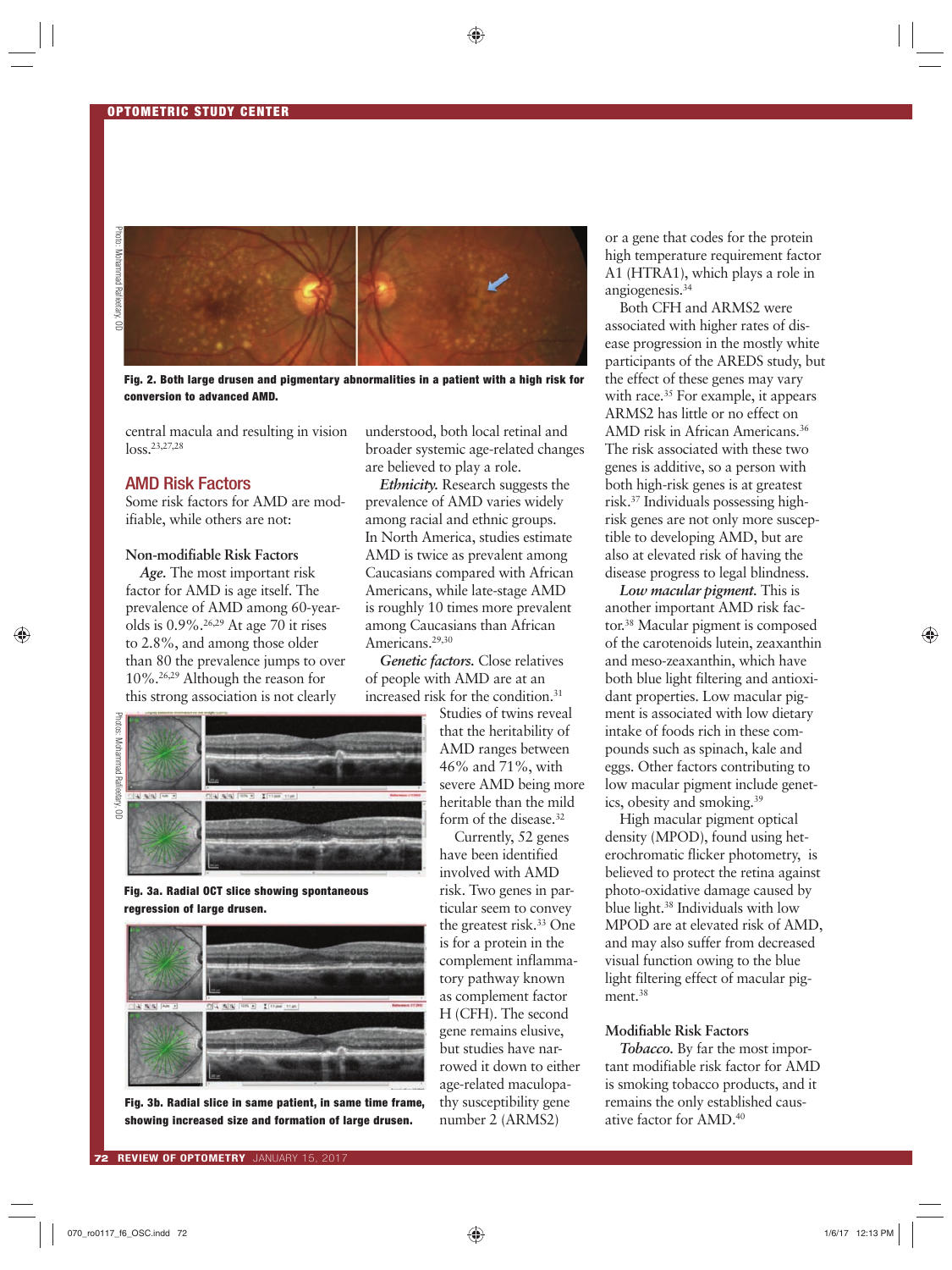Photos: Mohammad Rafieetary, OD Photos: Mohammad Rafieetary, OD

Compared with someone who has never smoked, current smokers have two to three times greater risk of developing the disease.<sup>41</sup> In addition, smokers develop AMD at a younger age than nonsmokers and have a higher risk of disease progression.<sup>42</sup>

Smoking cessation results in a risk reduction that increases with duration of abstinence from tobacco. Several long-term, population-based studies found that former smokers are at only slightly higher risk than individuals who have never smoked.40

*Lifestyle.* In addition to smoking cessation, a number of other lifestyle changes can decrease AMD risk, including maintaining an average body weight, getting regular exercise and eating a heart-healthy diet.<sup>43</sup> In fact, a combination of healthy lifestyle practices might be more important in reducing AMD risk than a focus on any given one. A healthy lifestyle can reduce oxidative stress and inflammation throughout the body, both of which are thought to promote AMD.

*Increased exposure to sunlight.*  This has been identified as a potential AMD risk factor, and it appears to be greatest in those with light hair and eye color.44,45 Known as the *blue light hazard*, short wavelength, high energy, visible blue light triggers the release of harmful free radicals in the retina that cause oxidative stress, possibly contributing to the development of AMD.<sup>46</sup> Measures that protect the eyes from sunlight, including broad-brimmed hats and blue light filtering sunglasses, can mitigate this risk.47 The yellowing of the crystalline lens with age will naturally decrease the amount of blue light that reaches the retina as a patient ages. However, cataract surgery can eliminate this protective effect, thereby increasing AMD risk.<sup>41</sup> Many intraocular lens implants now con-

tain blue light filtering properties. The AREDS study found no association between cataract surgery and subsequent progression of AMD.48

#### **Associated Findings**

*Dark adaptation.* In addition to a variety of visual changes, selfreported complaints of difficulty under dim lighting or at night are common in patients with AMD.49 Consistent with this complaint, delayed rod-mediated dark adaptation is characteristic of early AMD, which can also be observed in some older adults with normal macular health, whereas cone-mediated dark adaptation in the same retinal area is undisturbed.<sup>50</sup>

In early AMD, photoreceptor degeneration is associated with decreased light sensitivity in the macula and slowed dark adaptation, despite relatively unimpaired visual acuity.51 Research suggests this is likely due to changes within the RPE/ Bruch's membrane complex, where drusen are formed.49,51 Drusen accumulate in the aging Bruch's membrane and in the sub-RPE space in

## **Fig. 5a. FAF more easily highlights early GA formation that is less detectable in fundus examination.**

**Fig. 5b. GA confirmed with OCT showing increased transmission through to the choroid in region of GA.** 





**Fig. 4. Comparison of fundus photography and FAF in GA progression over time. The top FAF and fundus photo are from 2009, the bottom are from 2012.**



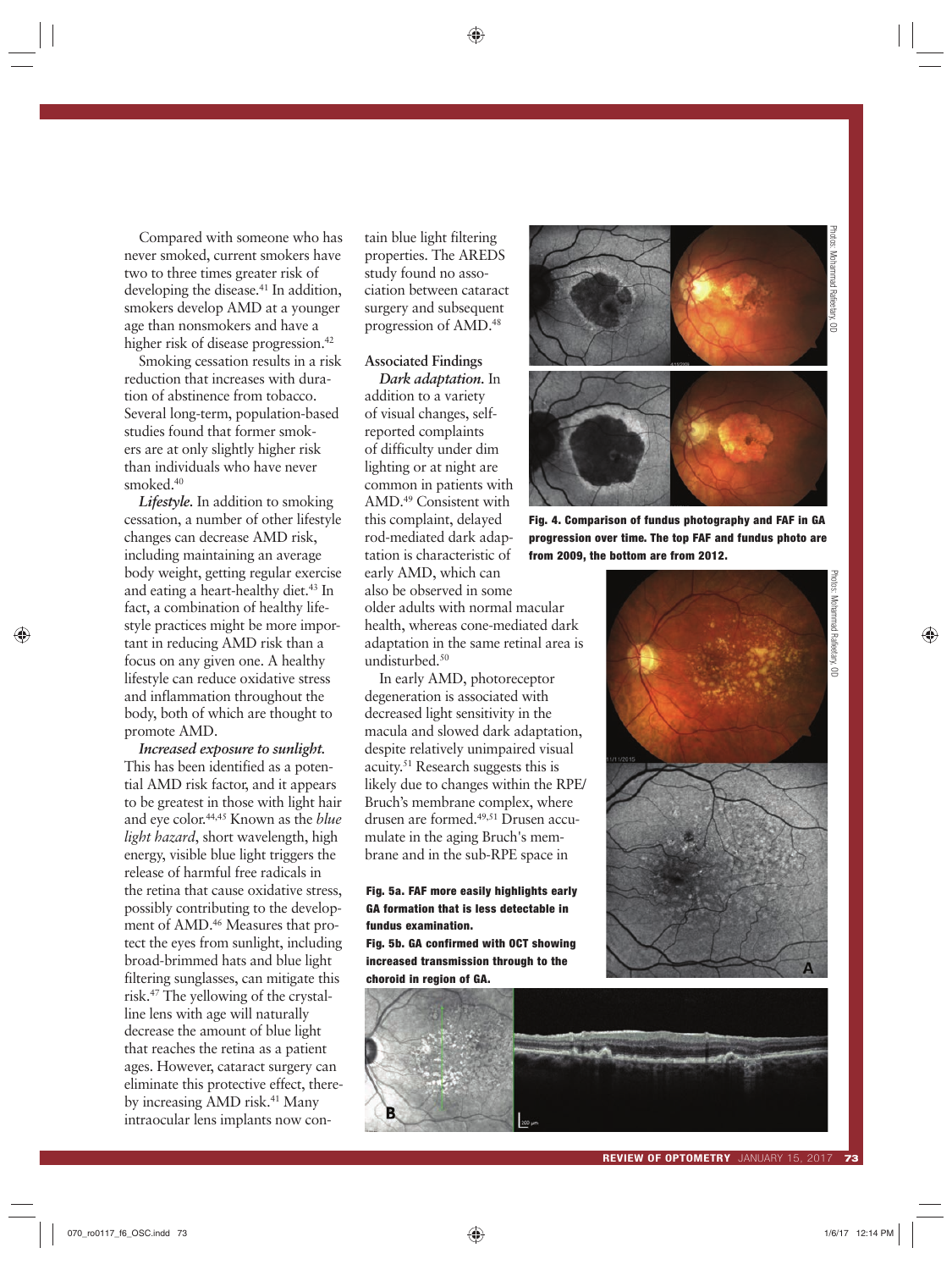

**Fig. 6. FAF shows greater extent of RPE abnormality with extrafoveal RPD than is easily seen with fundus photography. This patient also has presence of central CNV OS.**

early AMD, disrupting the retinoid cycle and leading to photoreceptor degeneration, with an earlier onset and more severity affecting macular region rods than the cones.50,52 Other potential factors contributing to the scotopic dysfunction in early AMD include genetic alterations in vitamin A metabolism and age- and diseaserelated deficits in pathways within the RPE metabolism that remain uncharacterized. Regardless of the exact mechanisms underlying the slowed rod-mediated dark adaptation, a scotopic functional impairment is present in the earliest phases of AMD.50

One study concluded that delayed rod-mediated dark adaptation in older adults with normal macular health is associated with incident-early AMD three years later, and thus is a functional biomarker for detection of early disease.<sup>53</sup>

Research has also found increasing age, decreasing visual acuity, the presence of reticular pseudodrusen, severity of AMD and decreased subfoveal choroidal thickness are also associated with dark adaptation impairments.<sup>54</sup>

## Imaging in Dry AMD

Standard color fundus photography, although historically useful for classifying the stage of AMD, may not adequately detect some common early and intermediate manifestations.55,56 RPE damage is a hallmark of AMD, and alterations to the RPE may not be clinically detectable by funduscopy or photography. Drusen and subretinal drusenoid deposits become clinically visible at 30µm while changes in RPE cells are substantially smaller.57 *In vivo* imaging of the autofluorescent properties of the ocular fundus provides the ability to visualize and evaluate the state of the aging RPE in AMD.<sup>58</sup>

Studies show innate autofluorescent properties originate from the accumulation of fluorescent pigments, known as fluorophores, in the RPE cells, primarily as lipofuscin.<sup>58</sup> Fundus autofluorescence (FAF) noninvasively visualizes these fluorophores with a short wavelength excitation light, followed by capture of the fluorescence signals emitted post excitation.59 Areas of abnormal autofluorescence are then compared with a normal, homogenous autofluorescent background and are described as having increased or decreased autofluorescence.<sup>60</sup> GA, for instance, exhibits dark areas because of a complete lack of fluorophores.<sup>60</sup> FAF thus provides a topographical rendering of the extent of lipofuscin accumulation in the RPE.8

Using these renderings, researchers have described and classified distinct patterns of abnormal fundus autofluorescence in early nonexudative AMD—and, most importantly, suggest they are useful in determining the risk of disease progression.<sup>58,59,61</sup> Furthermore, researchers have used FAF to demonstrate not only progression in patients with GA, but also inhibition of progression when therapeutic intervention is successful (*Figure 4*).59,62,63 A recent study shows that FAF imaging detects GA earlier than with color photography, in part due to precise delineation of GA borders as a result of superior contrast (*Figures 5a and 5b*).<sup>28</sup> However, FAF's advantage over color photography diminishes over time, with the two modalities ultimately becoming comparable in more advanced cases.<sup>64</sup>

FAF is also highly beneficial in imaging RPD. The appearance of these drusen vary based on imaging techniques, and their extent of involvement can be difficult to detect with fundus evaluation alone.<sup>20</sup>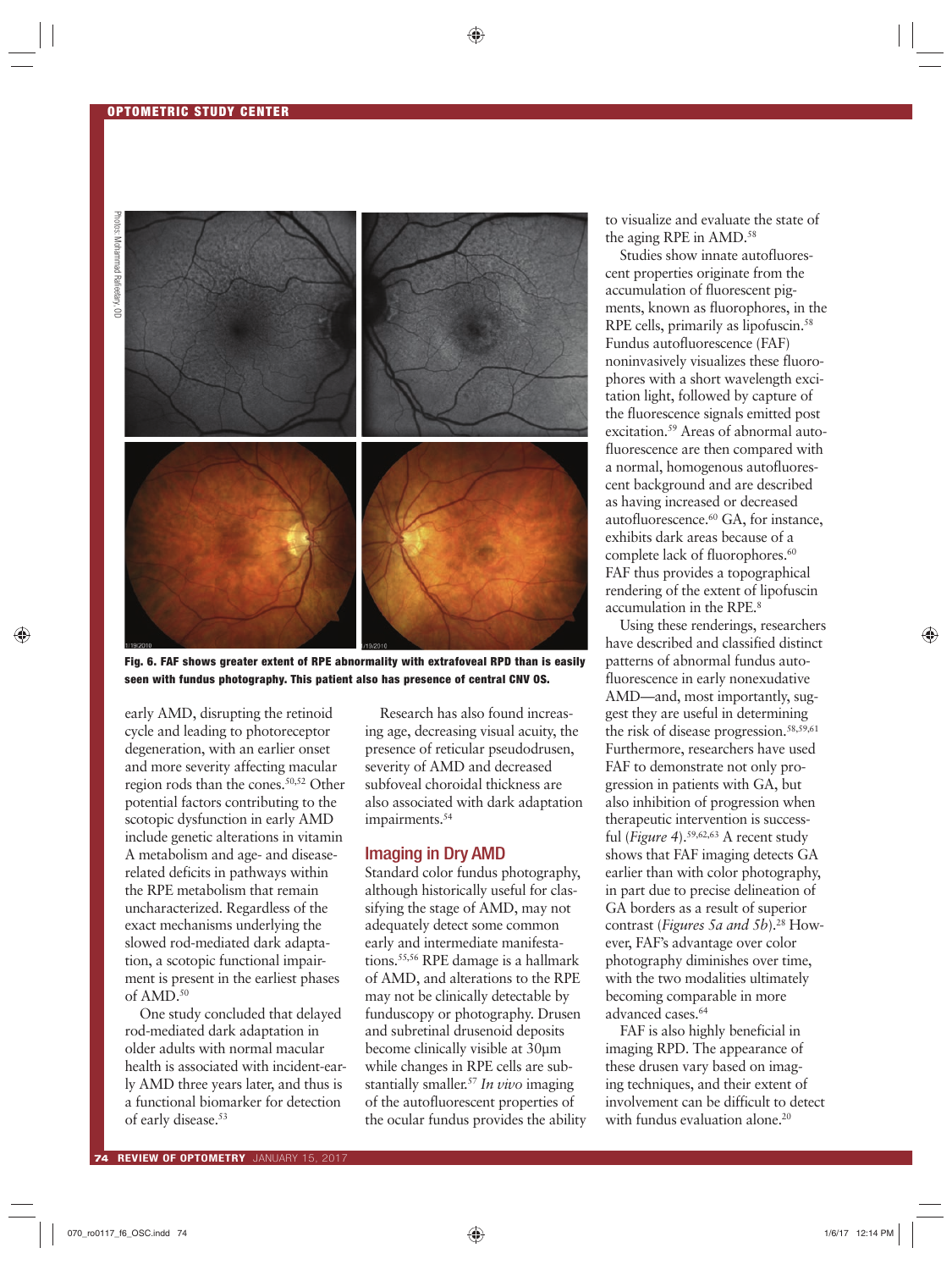## **Follow-up Evaluation**

A history and examination are the recommended elements of follow-up visits. The follow-up history should take into account symptoms, including decreased vision and metamorphopsia, as well as changes in medications, nutritional supplements, medical, ocular and social history. The examination on the follow-up visit should include visual acuity and stereoscopic biomicroscopic examination of the fundus.<sup>80,81</sup> Recommended follow-up intervals, assessment and treatment plans for non-neovascular AMD are listed below.<sup>80,8</sup>

| Treatment Recommendations and Follow Up for Non-neovascular AMD                                      |                                                                                          |                                                                                                                                                                                                                      |                                                                                                                                                                                                                                                                                                                                       |  |  |  |  |  |  |  |
|------------------------------------------------------------------------------------------------------|------------------------------------------------------------------------------------------|----------------------------------------------------------------------------------------------------------------------------------------------------------------------------------------------------------------------|---------------------------------------------------------------------------------------------------------------------------------------------------------------------------------------------------------------------------------------------------------------------------------------------------------------------------------------|--|--|--|--|--|--|--|
| <b>Type of Patient</b>                                                                               | <b>Frequency of</b><br><b>Examination</b>                                                | <b>Follow-up Recommendations</b>                                                                                                                                                                                     |                                                                                                                                                                                                                                                                                                                                       |  |  |  |  |  |  |  |
|                                                                                                      |                                                                                          | <b>Management Plan</b>                                                                                                                                                                                               | <b>Testing</b>                                                                                                                                                                                                                                                                                                                        |  |  |  |  |  |  |  |
| Patients with<br>two or more<br>risk factors for<br>AMD, older than<br>age 55                        | Annual<br>examination if<br>asymptomatic,<br>or prompt<br>examination if<br>new symptoms | Patient education<br>Recommend UVR protection,<br>antioxidant supplementation, home<br>Amsler or comparable monocular<br>near vision self-monitoring weekly                                                          | Baseline fundus photos, repeat every two years or as necessary<br>Stereo fundus biomicroscopy<br>$\bullet$<br>Amsler grid<br>$\bullet$<br>Baseline central 10 degrees<br>$\bullet$<br>Automated visual field, repeat every two years<br>OCT and/or fluorescein angiography as appropriate                                             |  |  |  |  |  |  |  |
| Patients with<br>hard drusen,<br>pigmentary<br>degeneration or<br>both                               | Six to 12<br>months,<br>depending on<br>risk factors                                     | Patient education<br>$\bullet$<br>Recommend UVR protection,<br>antioxidant supplementation, home<br>Amsler or comparable monocular<br>near vision self-monitoring twice<br>each week                                 | Fundus photos, repeat every two years or as necessary<br>Stereo fundus biomicroscopy<br>$\bullet$<br>Amsler grid<br>$\bullet$<br>Central 10 degrees<br>$\bullet$<br>Automated visual field, repeat every two years<br>OCT and/or fluorescein angiography as appropriate                                                               |  |  |  |  |  |  |  |
| Patients with<br>geographic<br>atrophy, VA 20/30<br>to 20/70                                         | Six to 12<br>months.<br>depending<br>on extent of<br>atrophy                             | Patient education<br>$\bullet$<br>Recommend UVR protection,<br>antioxidant supplementation, home<br>Amsler or comparable monocular<br>near vision self-monitoring every<br>other day<br><b>Monitor for CNV</b>       | Fundus photos every year<br>$\bullet$<br>Stereo fundus biomicroscopy every interim visit<br>Amsler grid every interim visit<br>Central 10 degrees<br>$\bullet$<br>Automated visual field every one to two years<br>OCT and/or fluorescein angiography as appropriate                                                                  |  |  |  |  |  |  |  |
| Patients at high<br>risk with soft<br>confluent drusen<br>and granular<br>pigmentary<br>degeneration | Four to six<br>months                                                                    | Patient education<br>$\bullet$<br>Recommend UVR protection,<br>antioxidant supplementation, home<br>Amsler or comparable monocular<br>near vision self-monitoring daily<br>Low vision consultation and<br>evaluation | Annual fundus photos<br>$\bullet$<br>Stereo fundus biomicroscopy every interim visit<br>$\bullet$<br>Amsler grid every interim visit<br>Annual central 10 degrees<br>Automated visual field,<br>Consider central 30° AVF depending on central fixation<br>$\bullet$<br>OCT and/or fluorescein angiography as appropriate<br>$\bullet$ |  |  |  |  |  |  |  |
| Patients with<br>geographic<br>atrophy in both<br>eyes                                               | Six to 12<br>months                                                                      | Patient education<br>$\bullet$<br>Low vision consultation and<br>evaluation                                                                                                                                          | Annual fundus photos<br>$\bullet$<br>Stereo fundus biomicroscopy every interim visit<br>$\bullet$<br>Annual central 10 degrees<br>Automated visual field                                                                                                                                                                              |  |  |  |  |  |  |  |

These lesions tend to show well on FAF and infrared reflectance imaging (*Figure 6*).20

OCT has become increasingly valuable in AMD assessment, as it provides noninvasive, high-resolution, cross-sectional imaging of both the neurosensory and deeper subretinal layers.<sup>66</sup> SD-OCT has proven useful for evaluating drusen of all sizes, drusenoid PEDs, changes to neurosensory retina overlying drusen, reticular pseudodrusen, retinal pigment abnormalities, GA and agerelated choroidal atrophy.7

Specifically, small to medium drusen will exhibit variable reflectivity

depending on the composition of the underlying material. Large drusen or drusenoid PEDs will often show a dome-shaped elevation of the RPE with a hypo- or medium-reflective material separating the RPE from the underlying Bruch's membrane.7 Pigment clumping and migration will appear focally hyper-reflective with underlying shadowing (*Figure 7*). Focal loss of RPE will show hyporeflectivity in the RPE and hyper-reflectivity of the underlying choroidal vessels.7 Lastly, GA appears as areas of sharply demarcated choroidal hyper-reflectivity. There may be associated retinal atrophy manifest-

ing with thinning or loss of the outer nuclear layer and the absence of the external limiting membrane and inner segment-outer segment junctions (*Figure 8*).7

## Current Clinical Trials

Currently, medical treatment options for AMD are limited to only patients whose disease leads to the development of CNV. With anti-vascular endothelial growth factor (VEGF) treatment for these particular patients, the visual prognosis for exudative AMD has improved drastically, but investigators are still evaluating multiple targets and different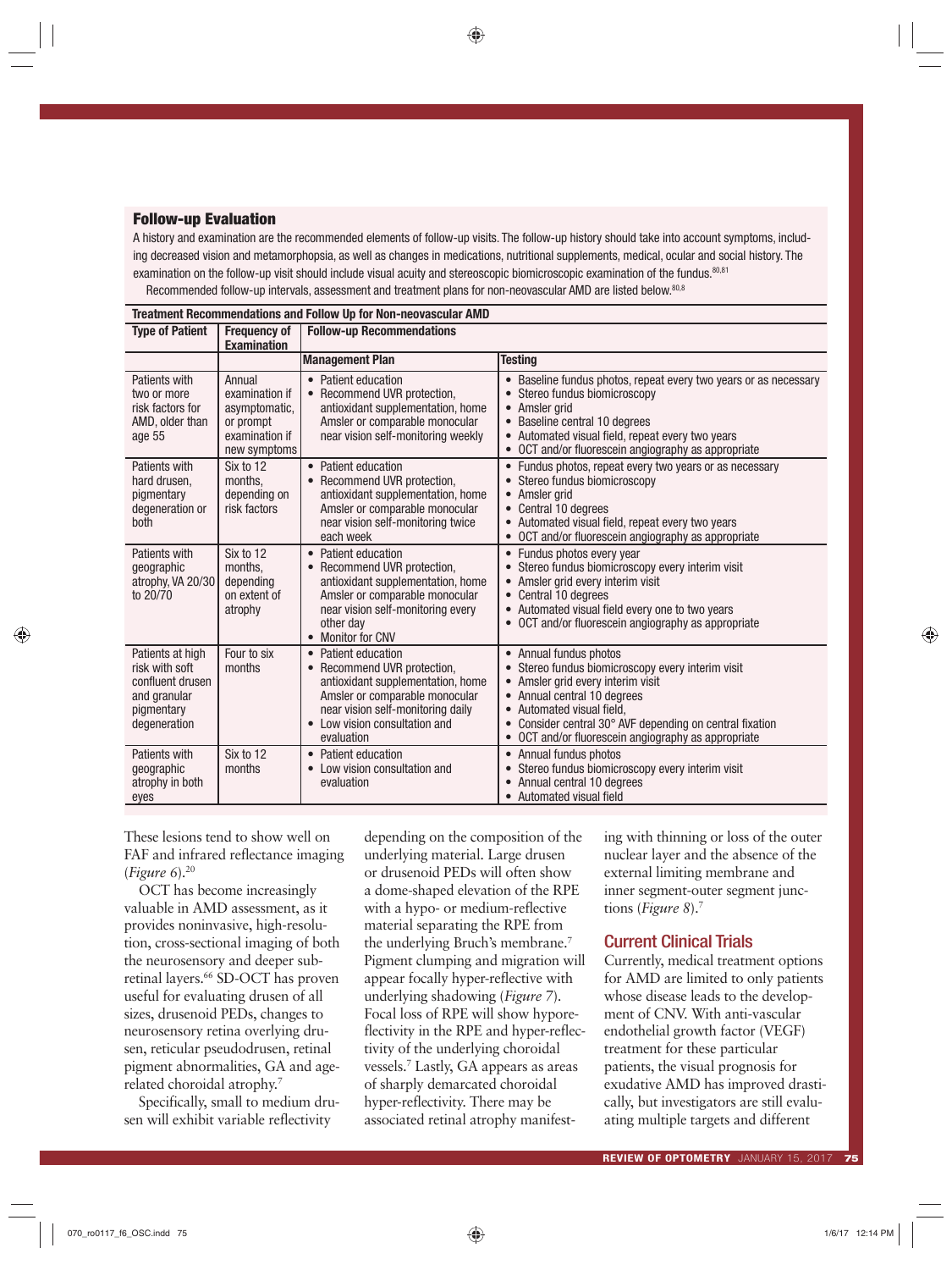

**Fig. 7. Pigmentary migration imaged with OCT shows increased hyper-reflectivity (darker with reverse contrast scan) and causes shadowing of underlying RPE layer.** 

delivery systems to further improve treatment for those with CNV from AMD. Additionally, researchers are making significant progress in helping dry AMD patients who suffer vision loss from GA.

One goal for future AMD treatment is improving treatment efficacy by targeting multiple steps simultaneously in the pathogenesis of CNV development. Two drug targets researchers are currently considering are angiopoietin 2 and platelet-derived growth factor (PDGF), as both play key roles in the formation of new blood vessels.<sup>66</sup> Investigators are also evaluating the molecule RG7716 in phase II clinical trials of the AVENUE study.67 It is an anti-VEGF molecule, but also exhibits anti-angiopoietin 2 properties.68 Fovista (Ophthotech) is an anti-PDGF molecule that has completed phase II trials, and preliminary results show increased efficacy when used in conjunction with ranibizumab compared with ranibizumab alone.69,70 It is currently in phase III clinical trials.71,72

Another emphasis in AMD therapy is relieving patient's burden of treatment. Although current anti-VEGF therapy provides extreme improvement in visual outcomes

for those with wet AMD, many patients maintain visual stability only with periodic injections, often monthly, for an indefinite length of time. The ongoing LADDER study is evaluating the feasibility of a port delivery system to give sustained release of medication in those with wet AMD.<sup>73</sup> Additionally, the phase III clinical trial HAWK is evaluating the efficacy of an anti-VEGF agent, RTH258, that could decrease the time between retreatment in patients with CNV.<sup>74</sup>

RTH258 is currently the smallest VEGF inhibitor used in human therapy. Due to its small molecular size, it can be given in higher concentrations, hopefully leading to longer duration of action. In initial phase II studies, researchers show it is noninferior to ranibizumab one-month post treatment and had longer effect of treatment than ranibizumab.75

The most promising treatment options on the horizon for GA are complement inhibitors, which aim to decrease the rate of progression of GA. Phase II clinical trials with intravitreal dosing show lampalizumab, a complement factor D inhibitor, is a safe treatment option for GA and has potential efficacy in reduction of GA progression at 18 months.76



**Fig. 8. OCT image of GA shows increased light transmission to the choroid due to absence of RPE. The outer retinal layers are also lost in the regions of GA.**

Currently there are two ongoing identical phase III trials, CHROMA and SPECTRI, to determine lampalizumab's efficacy.<sup>77,78</sup>

While lampalizumab is a promising treatment option, other complement inhibitors have failed to show efficacy. For example, eculizumab, a factor C5 inhibitor, failed to show efficacy in reduction of GA progression in phase III clinical trials.<sup>79</sup>

With rising incidence of AMD in the aging US population, optometrists will have to assess and manage more patients afflicted with this potentially debilitating condition. We must stay abreast of current and upcoming means to diagnose and manage AMD. For example, technological advances in ocular imaging are allowing for quicker detection of small drusen and RPE abnormalities, earlier detection of GA, and improved visualization of retinal structure that was previously unobservable with funduscopy alone.

Additionally, we are often faced with family members seeking answers to their questions and concerns, and we owe it to them to address their trepidations with accurate information on current and future treatment options. We can only serve the best interest of our patients by arming ourselves with the knowledge and skill necessary to manage dry AMD in this ever-evolving landscape. ■

*Dr. Rixon practices at the Memphis VA medical center, where he is the residency coordinator.*

*Dr. Trevino is an associate professor at the Rosenberg School of Optometry, where he serves as director of Residency Programs and chief of the Ocular Health Service.*

*Dr. Attar is the director of professional relations and an assistant clinical professor at the University of Pikeville - Kentucky College of Optometry (KYCO).*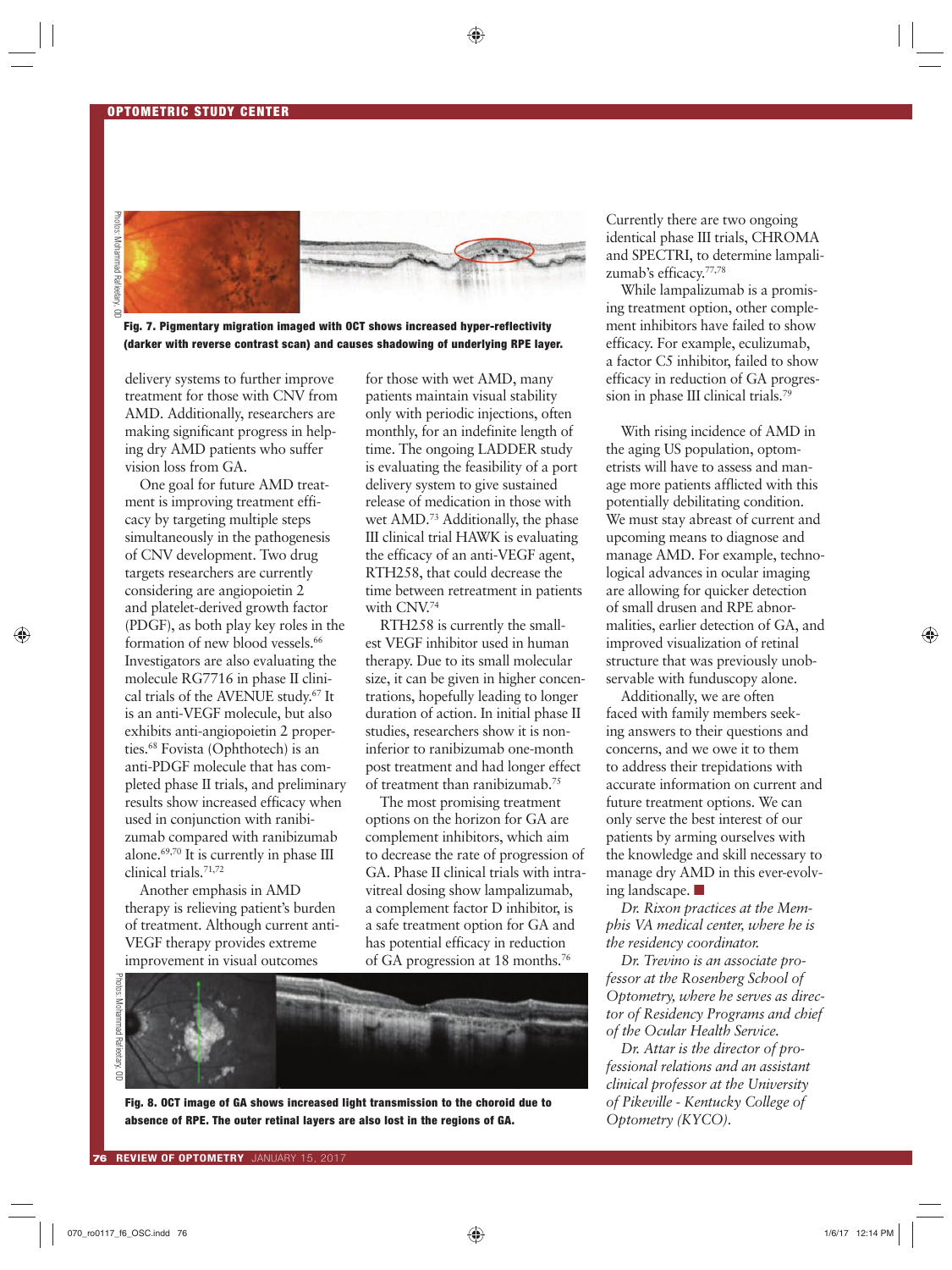*The authors would like to thank Mohammad Rafieetary, OD, and Jessica Haynes, OD, Optometric Retina Fellow, both at the Charles Retinal Institute, for contributing their expertise to this article.* 

1. Wong WL, Su X, Li X, et al. Global prevalence of age-related macular degeneration and disease burden projection for 2020 and 2040: a systematic review and meta-analysis. The Lancet. Global health. 2014;2(2):e106–16.

2. Williams RA. The psychosocial impact of macular degeneration. Arch Ophthalmol. 1998;116(4):514.

3. Klein R, Klein EKB, Jensen SC, Meuer SM. The five-year incidence and progression of age-related maculopathy: the Beaver Dam Eye Study. Ophthalmology. 1997;104(1):7-21.

4. Kevany BM, Palczewski K. Phagocytosis of retinal rod and cone photorecptors. Physiology (Bethesda). 2010;25(1):8-15. 5. Kijlstra A, Berendschot TT. Age related macular degeneration: a complementopathy? Ophthalmic Res. 2015;54(2):64-73. 6. Algvere PV, Kvanta A, Seregard S. Drusen maculopathy: a risk factor for visual deterioration. Acta Ophthalmol. 2016:94(5):427-33. 7. Keane PA, Patel PJ, Liakopoulos S. Evaluation of age related macular degeneration with optical coherence tomography. Surv Ophthalmol. 2012:57(5):389-414.

8. Zajac-Pytrus HM, Pilecka A, Turno-Krecicka A. The dry form of age related macular (AMD) degeneration: the current concepts of pathogenesis and prospects for treatment. Adv Clin Exp Med. 2015;24(6):1099-1104.

9. Yehoshua Z, Wang F, Rosenfeld PJ, et al. Natural history of drusen morphology in age related macular degeneration using spectral domain optical coherence tomography. Ophthalmology. 2011;118(12):2434-41.

10. Ferris FL, Wilkinson CP, Bird A, et al. Clinical classification of age related macular degeneration. Ophthalmol. 2013;120(4):844-51. 11. Silvestri G, Williams MA, McAuley C, et al. Drusen prevalence and pigmentary changes in Caucasians aged 18-54 years. Eye (Lond). 2012;26(10):1357-62.

12. Munch IC, Sander B, Kessel L, et al. Heredity of small hard drusen in twins aged 20-46 years. Invest Ophthalmol Vis Sci. 2007;48:833-8.

13. Joachim N, Mitchell P, Kifley A, Wang JJ. Incidence, progression, and associated risk factors of medium drusen in age related macular degeneration: findings from the 15 year follow up an Australian cohort. JAMA Ophthalmol. 2015;133(6):698-705.

14. Sallo FB, Rechtman E, Peto T, et al. Functional aspects of drusen regression in age related macular degeneration. Br J Ophthalmol. 2009;93(10):1345-50.

15. Gregori G, Wang F, Rosenfeld PJ, et al. Spectral domain optical coherence tomography imaging of drusen in nonexudative age related macular degeneration. Ophthalmology. 2011;118(7):1373-9. 16. Complications of Age Related Macular Degeneration Prevention Trial Research Group. Laser treatment in patients with bilateral large drusen: the complications of age related macular degeneration pre-

vention trial. Ophthalmology. 2006;113(11):1974-86. 17. Spaide RF. Outer retinal atrophy after regression of subretinal drusenoid deposits as a newly recognized form of late age related macular degeneration. Retina. 2013;33(9):1800-8.

18. Schlantz FG, Baumann B, Kundi M, et al. Drusen volume development over time and its relevance to the course of age-related macular degeneration. Br J Ophthalmol. April 4, 2016. [Epub ahead of print].

19. Folgar FA, Yuan EL, Sevilla MB, et al. Drusen volume and retinal pigment epithelium abnormal thinning volume predict 2-year progression of age-related macular degeneration. Ophthalmology. 2016;123(1):39-50.

20. Sivaprasad S, Bird A, Nitiahpapand R, et al. Perspectives on reticular pseudodrusen in age-related macular degeneration. Surv Ophthalmol. 2016;61(5):521-37.

21. Joachim N, Mitchell P, Rochtchina E, et al. Incidence and progression of reticular drusen in age related macular degeneration: findings from an older Australian cohort. Ophthalmology. 2014;121(4):917-25.

22. Klein R, Meuer SM, Knudtson MD, et al. The epidemiology of retinal reticular drusen. Am J Ophthalmol. 2008;145(2):317-26. 23. Brader HS, Ying GS, Martin ER, et al. Characteristics of incident geographic atrophy in the complications of age-related macular degeneration prevention trial. Ophthalmology. 2013;120(9):1871-9. 24. Joachim N, Mitchell P, Kifley A, et al. Incidence and progression

of geographic atrophy: observations from a population based cohort. Ophthalmology. 2013;120(10):2042-50.

25. Chaikitmongkai V, Tadarati M, Bressler NM. Recent approaches to evaluating and monitoring geographic atrophy. Curr Opin Ophthalmol. 2016;27(3):217-23.

26. Smith W, Assink J, Klein R, et al. Risk factors for age-related macular degeneration: pooled findings from three continents. Ophthalmology. 2001;108:697–704.

27. Sunness JS, Rubin GS, Applegate CA, et al. Visual function abnormalities and prognosis in eyes with age-related geographic atrophy of the macula and good visual acuity. Ophthalmology. 1997;104(10):1677-91.

28. Domalpally A, Danis R, Agron E, et al. Evaluation of geographic atrophy from color photographs and fundus autofluorescence images: age related eye disease study 2 report number 11. Ophthal-mology. 2016;123(11):2401-7.

29. Klein R, Klein BEK. The prevalence of age-related eye diseases and visual impairment in aging: Current estimates. Invest Ophthalmol Vis Sci. 2013;54:15-8.

30. Friedman DS, Katz J, Bressler NM, et al. Racial differences in the prevalence of age-related macular degeneration: the Baltimore Eye Survey. Ophthalmology. 1999;106: 1049–55.

31. Seddon JM, Ajani UA, Mitchell BD. Familial aggregation of agerelated maculopathy. Am J Ophthalmol. 1997;123:199–206. 32. Seddon JM, Cote J, Page WF, et al. The US twin study of agerelated macular degeneration: relative roles of genetic and environ-mental influences. Arch Ophthalmol. 2005;123: 321–7. 33. Schwartz SG, Hampton BM, Kovach JL, Brantley MA. Genetics

and age-related macular degeneration: a practical review for the clinician. Clin Ophthalmol. 2016;10:1229–35.

34. Zhang L, Lim SL, Du H, et al. High temperature requirement factor A1 (HTRA1) gene regulates angiogenesis through transforming growth factor- family member growth differentiation factor 6. J Biol Chem. 2012;287:1520-6.

35. Seddon JM, Francis PJ, George S, et al. Association of CFH Y402H and LOC387715 A69S with progression of age-related macu-lar degeneration. JAMA. 2007;297:1793–800.

36. Restrepo NA, Spencer KL, Goodloe R, et al. Genetic determinants of age-related macular degeneration in diverse populations from the PAGE study. Invest Ophthalmol Vis Sci. 2014;55:6839–50. 37. Rivera A, Fisher S, Fritsche LG, et al. Hypothetical LOC387715 is a second major susceptibility gene for age-related macular degenera-

tion, contributing independently of complement factor H to disease risk. Hum Mol Genet. 2005;14:3227–36. 38. Davies NP, Morland AB. Macular pigments: Their characteristics

and putative role. Prog Retin Eye Res. 2004;23:533–59. 39. Nolan JM, Stack J, O'Donovan O, et al. Risk factors for agerelated maculopathy are associated with a relative lack of macular pigment. Exp Eye Res. 2007;84:61–74.

40. Thornton J, Edwards R, Mitchell P, et al. Smoking and agerelated macular degeneration: a review of association. Eye (Lond). 2005;19:935–44.

41. Chakravarthy U, Wong TY, Fletcher A, et al. Clinical risk factors for age-related macular degeneration: a systematic review and metaanalysis. BMC Ophthalmol. 2010;10:31.

42. Klein R, Knudtson MD, Cruickshanks KJ, Klein BEK. Further observations on the association between smoking and the long-term incidence and progression of age-related macular degeneration: the Beaver Dam Eye Study. Arch Ophthalmol. 2008;126:115–21. 43. Mares JA, Voland RP, Sondel SA, et al. Healthy lifestyles related

to subsequent prevalence of age-related macular degeneration. Arch Ophthalmol. 2011;129:470-80. 44. Sui GY, Liu GC, Liu GY, et al. Is sunlight exposure a risk factor

for age-related macular degeneration? A systematic review and metaanalysis. Br J Ophthalmol. 2013;97:389–94.

45. Klein BEK, Howard KP, Iyengar SK, Sivakumaran T, et al. Sunlight exposure, pigmentation, and incident age-related macular degenera-<br>tion. Invest Ophthalmol Vis Sci. 2014;55:5855–61.<br>46. Margrain TH, Boulton M, Marshall J, Sliney DH. Do blue light

filters confer protection against age-related macular degeneration? Prog Retin Eye Res. 2004;23:523–31.

47. Tomany SC, Cruickshanks KJ, Klein R, et al. Sunlight and the 10-year incidence of age-related maculopathy: the Beaver Dam Eye Study. Arch Ophthalmol. 2004;122:750–7.

48. Chew EY, Sperduto RD, Milton RC, et al. Risk of advanced age-related macular degeneration after cataract surgery in the Age-Related Eye Disease Study: AREDS report 25. Ophthalmology. 2009;116:297–303.

49. Jackson GR, Scott IU, Kim IK, et al. Diagnostic sensitivity and specificity of dark adaptometry for detection of age-related macular degeneration. Invest Ophthalmol Vis Sci. 2014;55(3):1427–31. 50. Owsley C, Huisingh C, Jackson GR, et al. Associations between abnormal rod-mediated dark adaptation and health functioning in

oler adults with normal macular health. Invest Ophthalmol Vis Sci. 2014;55(8):4776–89.

51. Sevilla MB, McGwin G,Jr Lad EM, et al. Relating retinal morphology and function in aging and early to intermediate agerelated macular degeneration subjects. American J Ophthalmol. 2016;165:65-77.

52. Jackson GR, Owsley C, Curcio CA. Photoreceptor degeneration and dysfunction in aging and age-related maculopathy. Ageing Research Review. 2002;1(3):381-96.

53. Owsley C, McGwin G Jr, Clark M, et al. Delayed rod-mediated dark adaptation is a functional biomarker for incident early agerelated macular degeneration. Ophthalmology. 2016;123(2):344-51. 54. Flamendorf J, Agron E, Wong WT, et al. Impairments in dark adaptation are associated with age-related macular degeneration severity and reticular pseudodrusen. Ophthalmology. 2015;122(10):2053-62.

55. Age related eye disease study research group. The age-related eye disease study system for classifying age-related macular degeneration from stereoscopic color fundus photographs: the age related eye disease study report number 6. Am J Ophthalmol. 2001;132(5):668–81.

56. Holz FG, Steinberg JS, Gobel A, et al. Fundus autofluorescence imaging in dry AMD: 2014 jules gonin lecture of the retina research foundation. Graefes Arch Clin Exp Ophthalmol. 2015;253(1):7-16. 57. Ach T, Tolstik E, Messinger JD, et al. Lipofuscin redistribution and loss accompanied by cytoskeletal stress in retinal pigment epithelium of eyes with age related macular degeneration. Invest Ophthalmol Vis Sci. 2015;56(5):3242–52.

58. Bindewald A, Bird AC, Dandekar SS. Classification of fundus autofluorescence patterns in early age related macular degeneration. Invest Ophthalmol Vis Sci. 2005;46(9):3309-14.

59. Wu Z, Luu CD, Ayton LN, et al. Fundus autofluorescent characteristics of nascent geographic atrophy in age related degeneration. Invest Ophthalmol Vis Sci. 2015;12;56(3):1546-52.

60. von Ruckmann A, Fitzke FW, Bird AC. Fundus autofluorescence in age related macular disease imaged with a laser scanning ophthalmoscope. Invest Ophthalmol Vis Sci. 1997;38(2):478–86.

61. Smith T, Chan JK, Busuoic M, et al. Autofluorescence characteristics of early, atrophic and high risk fellow eyes in age related macular degeneration. Invest Ophthalmol Vis Sci. 2006;47(12):5495-55. 62. Pilotto E, Guidolin F, Convento E, et al. Fundus autofluorescence and microperimetry in progressing geographic atrophy secondary to age related macular degeneration. Br J Ophthalmol. 2013;97(5):622–6.

63. Holz FG, Bindewald-Wittich A, Fleckenstein M, et al. Progression of geographic atrophy and impact of fundus autofluorescence patterns in age related macular degeneration. Am J Ophthalmol. 2007;143:463–72.

64. Schmitz-Valckenberg S, Fleckenstein M, Gobel AP, et al. Evaluation of autofluorescence imaging with the scanning laser ophthalmoscope and the fundus camera in age related geographic atrophy. Am J Ophthalmol. 2008;146:183-92.

65. Huang D, Swanson EA, Lin CP, et al. Optical coherence tomography. Science. 1991;254:1178-81.

66. Rubio RG, Adamis AP. Ocular angiogenesis: vascular endothelial growth factor and other factors. Developments in Ophthalmology Retinal Pharmacotherapeutics. 2016;55:28-37.

67. Hoffmann-La Roche. A multiple-center, multiple-dose and regimen, randomized, active comparator controlled, double-masked, parallel group, 36 week study to investigate the safety, tolerability, pharmacokinetics, and efficacy of RG7716 administered intravitreally in patients with choroidal neovascularization secondary to agerelated macular degeneration. Available at https://clinicaltrials.gov/

ct2/show/NCT02484690. Accessed October 31, 2016. 68. Klein C, Schaefer W, Regula JT. The use of CrossMAb technology for the generation of bi- and multispecific antibodies. MAbs. 2016;8(6):1010-20.

69. Ophthotech. Fovista Comments. Available at <u>www.ophthotech.</u><br><u>com/product-candidates/fovista</u>. Accessed October 31, 2016.<br>70. Ophthotech Corporation. An 18 month phase 2a open label, randomized study of Avastin, Lucentis, or Eylea (anti-VEGF therapy) administered in combination with Fovista (anti-PDGF BB pegylated aptamer). Available at https://clinicaltrials.gov/ct2/show/<br>NCT02387957. Accessed September 26, 2016.

<u>NCT02387957</u>. Accessed September 26, 2016.<br>71. Ophthotech Corporation. A phase 3 randomized, double-masked, controlled trial to establish the safety and efficacy of intravitreous administration of Fovista (anti PDGF-B pegylated aptamer) administered in combination with Lucentis compared to Lucentis monotherapy in subjects with subfoveal neovascular age-related macular degeneration. Available at https://clinicaltrials.gov/ct2/

<u>show/NCT01944839</u>. Accessed September 26, 2016.<br>72. Ophthotech Corporation. A phase 3 randomized, double-masked, controlled trial to establish the safety and efficacy of intravitreous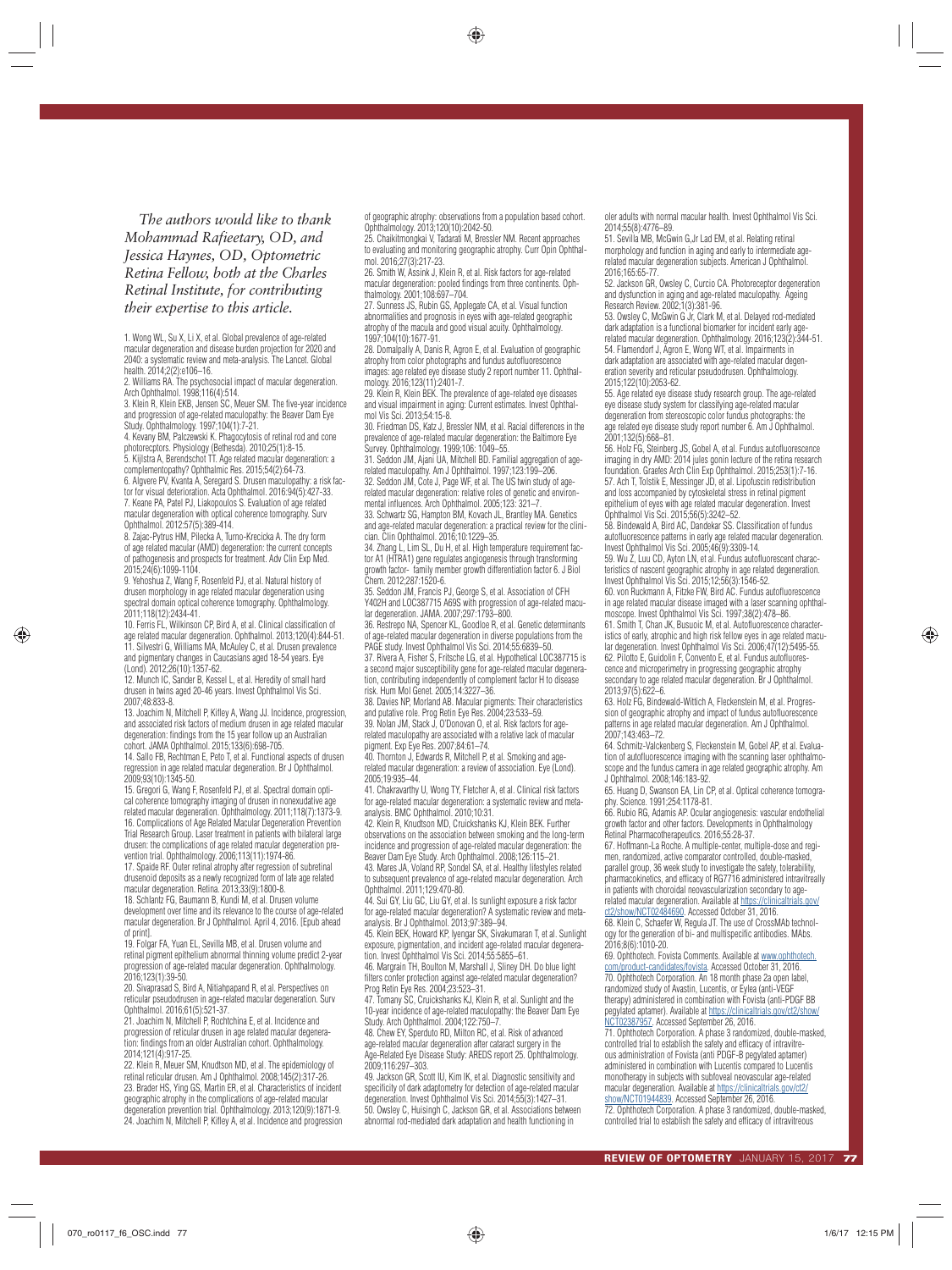#### **OPTOMETRIC STUDY CENTER**

administration of Fovista (anti PDGF-B pegylated aptamer) administered in combination with either Avastin or Eylea compared to Avastin or Eylea monotherapy in subjects with subfoveal neovascular age-related macular degeneration. Available at https://clinicaltrials. v/ct2/show/NCT01940887. Accessed September 26, 2016. 73. Genentech. A phase II multicenter, randomized, active treatmentcontrolled study of the efficacy and safety of the ranibizumab port delivery system for sustained delivery of ranibizumab in patients with subfoveal neovascular age-related macular degeneration (LAD-DER). Available at https://clinicaltrials.gov/ct2/show/NCT02510794. Accessed September 26, 2016.

74. Alcon Research. Two-year, randomized, double-masked, multicenter, three-arm study comparing the efficacy and safety of RTH258 versus aflibercept in subjects with neovascular age-related macular degeneration. Available at https://clinicaltrials.gov/ct2/show/

NCT02307682. Accessed September 26, 2016. 75. Holz FG, Dugel PU, Weissgerber G, et al. Single-chain antibody fragment VEGF inhibitor RTH258 for neovascular age-related macular degeneration. Ophthalmology. 2016;123(5):1080-9. 76. Roche's lampalizumab phase II data shows benefit in patients with the advanced form of dry age-related macular degeneration. Available at www.roche.com/investors/up <u>update-2013-08-27.htm</u>. Accessed October 31, 2016.<br>77. Hoffmann-La Roche. A study investigating the safety and efficacy of lampalizumab intravitreal injections in patients with geographic atrophy secondary to age-related macular degeneration (SPECTRI). Available at https://clinicaltrials.gov/ct2/show/NCT02247531.

Accessed September 26, 2016. 78. Hoffmann-La Roche. A study investigating the efficacy and safety of lampalizumab intravitreal injections in participants with

#### **OSC QUIZ**

focally hypo-reflective on OCT.

b. Choroidal changes in AMD cannot be imaged with OCT.

c. Formation of GA can lead to atrophy of the outer retina, which can be visualized with OCT.

d. OCT can only image large drusen.

5. The five-year risk of developing late AMD is greatest with the presence of:

a. Bilateral large drusen.

b. Bilateral presence of both large drusen and pigment abnormalities.

c. Bilateral pigment abnormalities.

d. Bilateral medium drusen.

6. Which statement regarding the natural history of drusen is true?

a. Drusen are not dynamic.

b. Both resorption and development of drusen can occur simultaneously in the same eye. c. Spontaneous regression of drusen decreases the likelihood of progression to GA

or CNV. d. Those with lower total drusen volume are

more likely to have drusen regression.

7. Fundus autofluorescence imaging noninvasively visualizes which of the following?

a. Cholesterol plaques.

- b. Edema secondary to CNV.
- c. Fluorophores.
- d. Intact choroidal vasculature.

8. Which is true regarding current treatment of dry AMD?

a. There are already FDA-approved injectable medications to treat dry AMD.

b. GA has been shown to stabilize with

injection of anti-VEGF molecules.

to lifestyle modifications and vitamin supplementation.

d. There is currently minimal research being done to improve management of dry AMD.

9. What drug class has a potential medication

geographic atrophy secondary to age-related macular degeneration (CHROMA). Available at https://clinicaltrials.gov/ct2/show/ NCT02247479NLM. Accessed September 26, 2016 79. Yehoshua Z, de Amorim Garcia Filho CA, Nunes RP, et al. Systemic complement inhibition with eculizumab for geographic atrophy in age-related macular degeneration. Ophthalmology. 2014;121(3):693-701.

80. American Optometric Association. Optometric clinical practice guideline. Care of the patient with age-related macular degeneration. Reference guide for clinicians. 2004. Available at www.aoa.org/documents/optometrists/CPG-6.pdf. Accessed September 26, 2016. 81. American Academy of Ophthalmology retina panel. Preferred Practice Pattern Guidelines. Age-related macular degeneration. San Francisco, CA: American Academy of Ophthalmology. 2008. Available at www.aao.org/ppp. Accessed September 26, 2016.

that is currently in phase III clinical trials and has shown potential for reduction of GA

progression in phase II trials?

a. Anti-VEGF agents.

b. Anti-angiopoietin 2 agents.

c. Anti-PDFG agents.

d. Complement inhibitors.

10. Which is not a goal for improving treatment of exudative or wet AMD? a. Allowing for more frequent injections of anti-VEGF agents.

b. Targeting multiple steps in the development of CNV.

c. Developing sustained-release delivery systems.

d. Developing novel anti-VEGF agents that have longer duration of action.

11. Which individual would be at greatest risk of developing AMD?

a. 85-year-old Caucasian non-smoker.

- b. 95-year-old Caucasian smoker.
- c. 85-year-old African American non-smoker.
- d. 95-year-old African American smoker.

12.Which of the following lifestyle changes can decrease AMD risk?

- a. Spending more time outdoors.
- b. Getting regular exercise.
- c. Moderate alcohol consumption.
- d. Increased consumption of red meat.

13. Which factor has an established causative relationship with AMD?

- a. Cataract surgery.
- b. Smoking tobacco products.
- c. Egg consumption.
- d. Second-hand smoke.

14. Which of the below measures would be least effective at decreasing AMD risk?

- a. Smoking cessation.
- b. Cataract surgery.
- c. Wearing sunglasses outdoors.
- d. Lutein supplementation.
- 15 Factors contributing to low macular

\$35 fee to: Jobson Medical Information. Dept.: Optometric CE, 440 9th Avenue, 14th Floor, New York, NY 10001. To be eligible, please return the card within one year of publication. You can also access the test form and

**Y** ou can obtain transcript-quality<br>
continuing education credit thro<br>
the Optometric Study Center. Contains the test form and ratura it with the continuing education credit through the Optometric Study Center. Com-

plete the test form, and return it with the

submit your answers and payment via credit card at *Review of Optometry* online, www. reviewofoptometry.com. You must achieve a score of 70 or higher to receive credit. Allow eight to 10 weeks for processing. For each Optometric Study Center course you pass, you earn 2 hours of transcript-quality credit from Pennsylvania College of Optometry and double credit toward the AOA Optometric Recognition Award—Category 1.

Please check with your state licensing board to see if this approval counts toward your CE requirement for relicensure.

1. Which of the following is considered the hallmark of early AMD?

a. Choriodal neovascular membrane.

b. Reticular pseudodrusen.

c. Drusen.

d. Geographic atrophy.

2. What are the dimensions of a large drusen? a. <30µm.  $b. \geq 30$ µm to 63µm. c. ≥63µm to 125µm.

d. >125µm.

3. What are two important risk factors for progression to advanced AMD?

a. Drusen size and pigment abnormalities. b. Drusen size and age.

c. Drusen size and dietary intake of carotenoids.

d. Drusen size and hypercholesterolemia.

4. Which statement is true regarding OCT imaging in AMD?

a. Pigment clumping and migration appears

c. Current treatment of dry AMD is limited